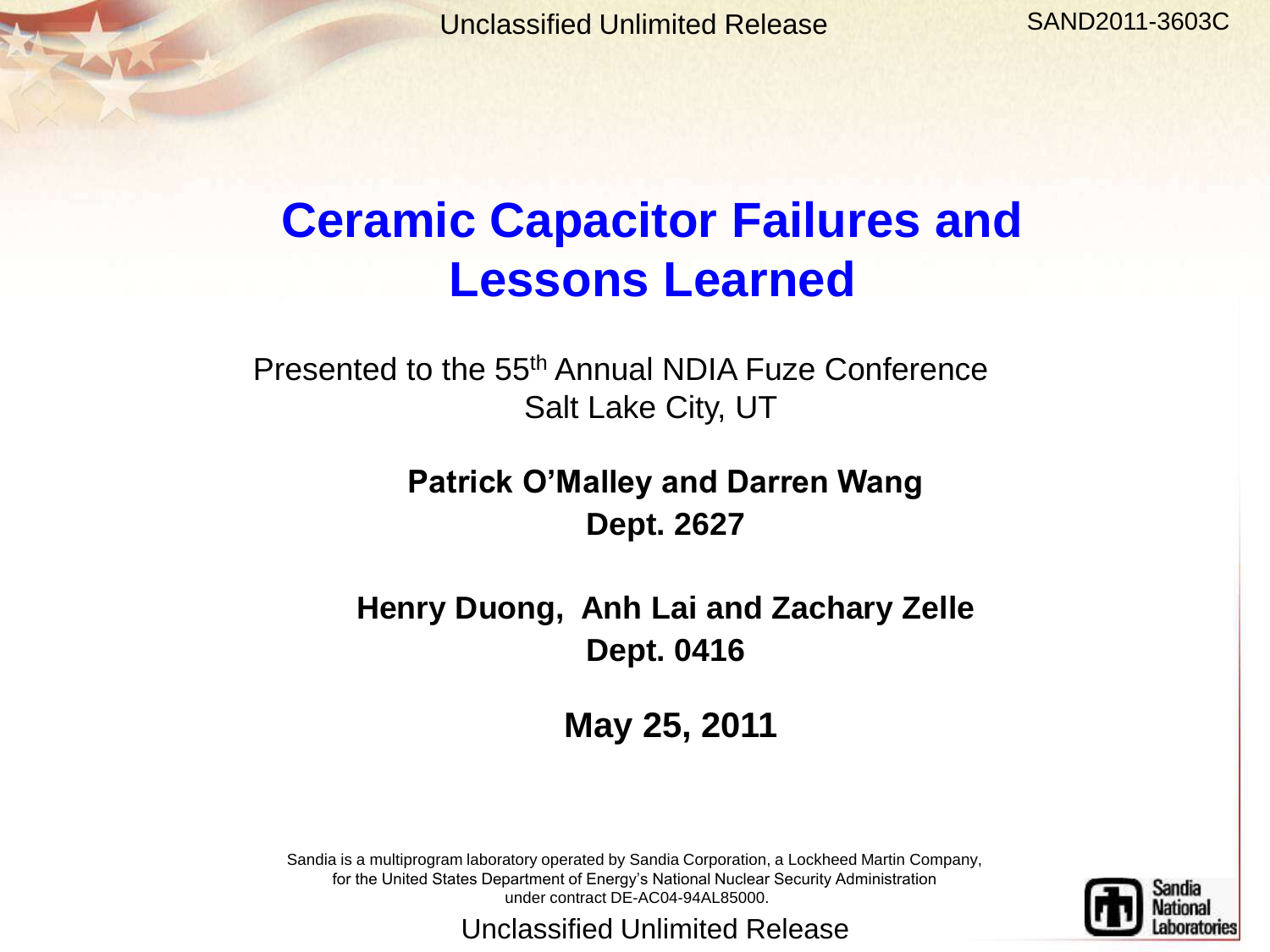## **Sandia's Capacitor Experiences in FY10**

- **Sandia had two projects in FY10 that involved damage to ceramic capacitors**
	- **One where a commonly-available ceramic capacitor was a dominant failure mode**
	- **One where we deliberately damaged ceramic capacitors in order to understand their electromechanical response**

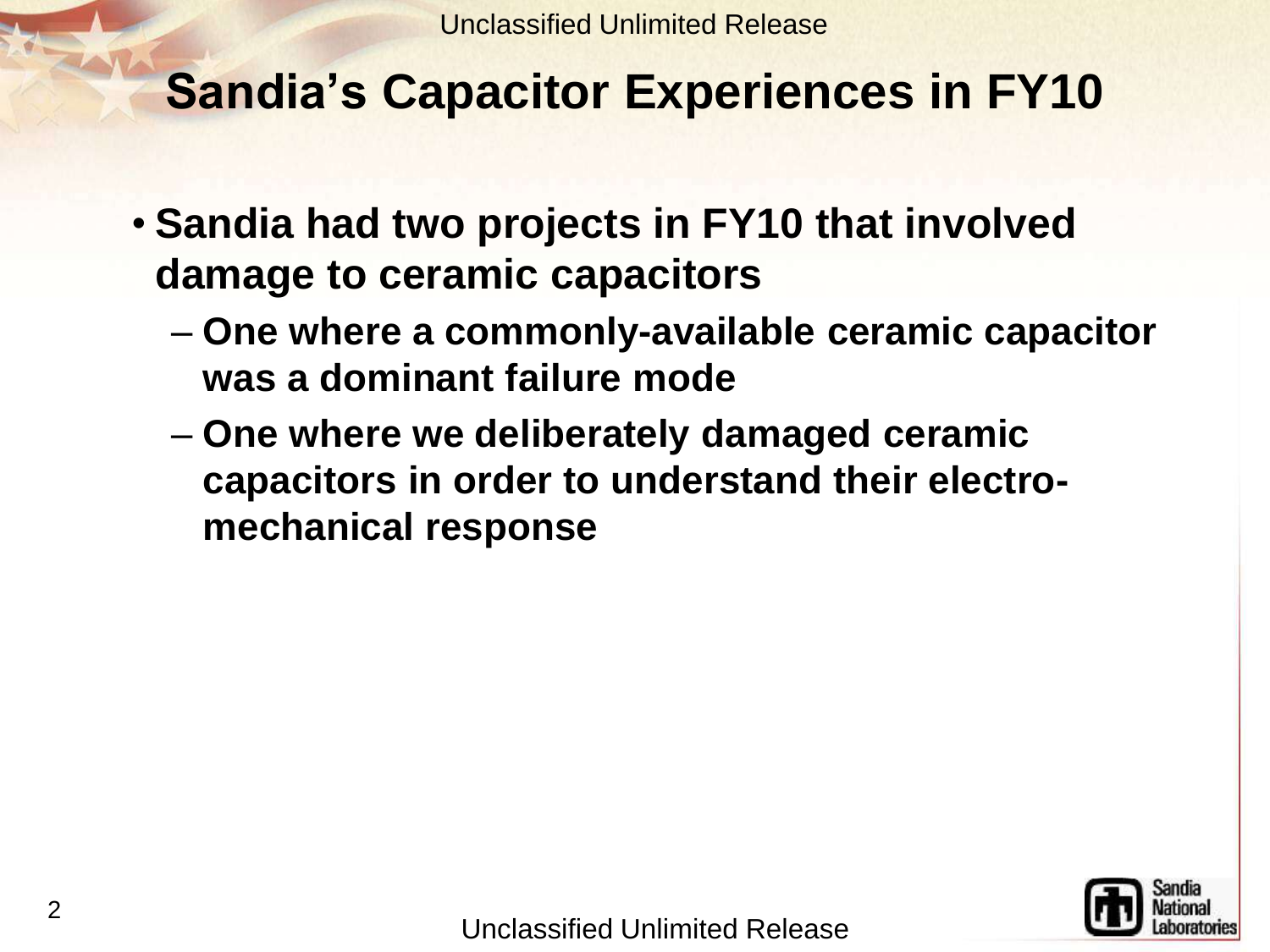### **Background: Capacitor Mechanical Failure**



M. Keimasi, et al., Flex Cracking of Mulilayer Ceramic Capacitors Assembled with Pb-Free and Tin-Lead Solders, IEEE Trans. Device and Materials Reliability, Vol. 8, No. 1, March 2008

Failure of ceramic capacitors due to PCB flexure is a common problem.



Example MLCC flex crack Diagram of an MLCC flex crack

[http://www.johansondielectrics.com/technical-notes/general/capacitor-cracks-still](http://www.johansondielectrics.com/technical-notes/general/capacitor-cracks-still-with-us-after-all-these-years.html)[with-us-after-all-these-years.html](http://www.johansondielectrics.com/technical-notes/general/capacitor-cracks-still-with-us-after-all-these-years.html)



*Capacitance Monitoring While Flex Testing*, J. Bergenthal and J. Prymak, Kemet F-2110, reprinted 8/98, [http://www.kemet.com/kemet/web/homepage/kechome.nsf/file/f2110/\\$file/f2110.pdf](http://www.kemet.com/kemet/web/homepage/kechome.nsf/file/f2110/$file/f2110.pdf)

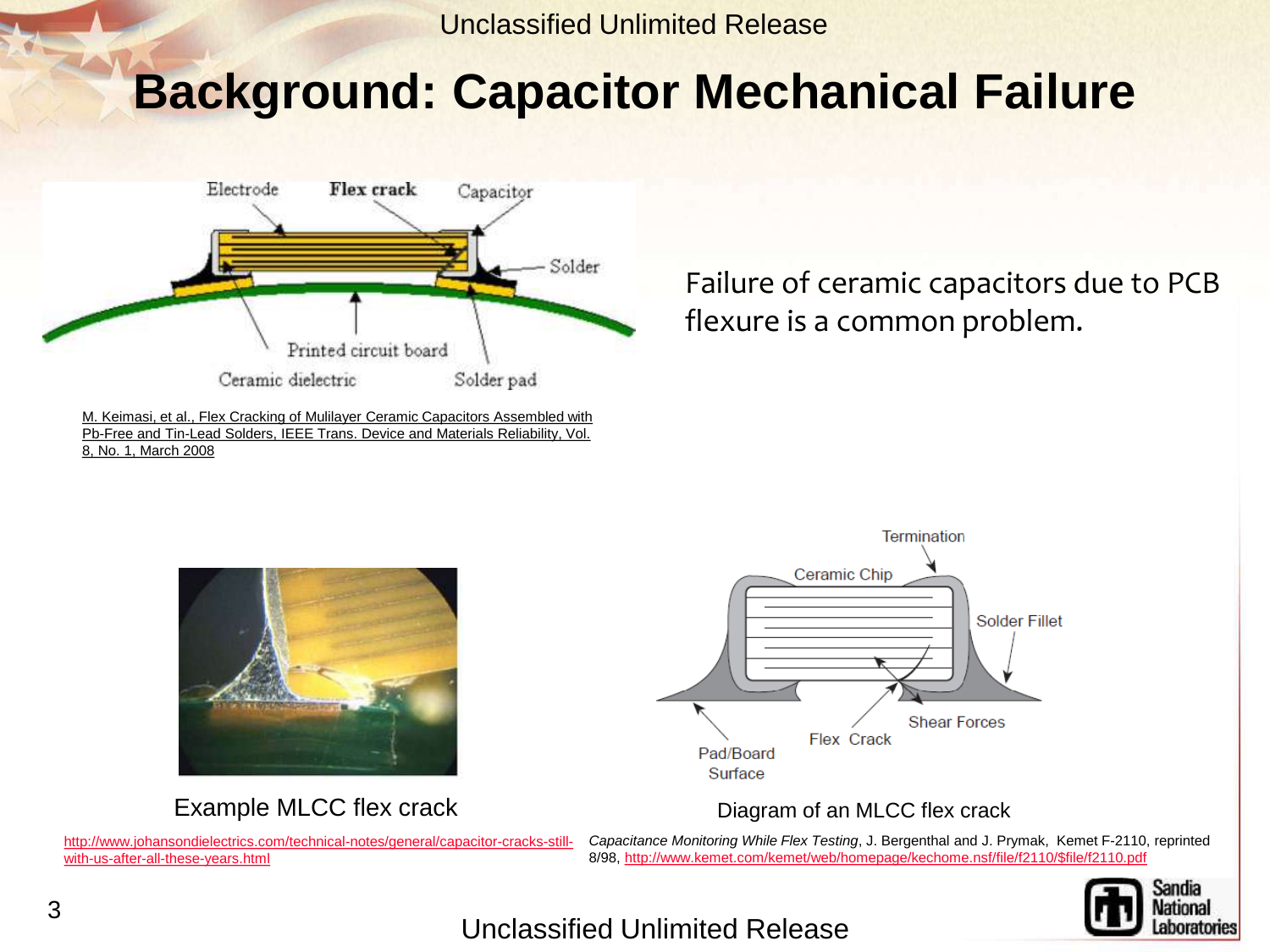## **Bend Testing**

Bend testing is a common way to evaluate the strength of the capacitors – because it causes failures.



AEC-Q200-REV C, *Stress Test Qualification for Passive Components*, Method 005, Passive Component Board Flex / Terminal Bond Strength Test

See also:

- *Bend Testing, Methods and International Specifications*, AN0002 Bend Testing, Issue 3, Syfer Technology Limited
- L. Mercado, B. Phillips, et al., *Handheld Use Condition-Based Bend Test Development*, IEEE Trans. Advanced Packaging, Vol. 29, No. 2, May 2006

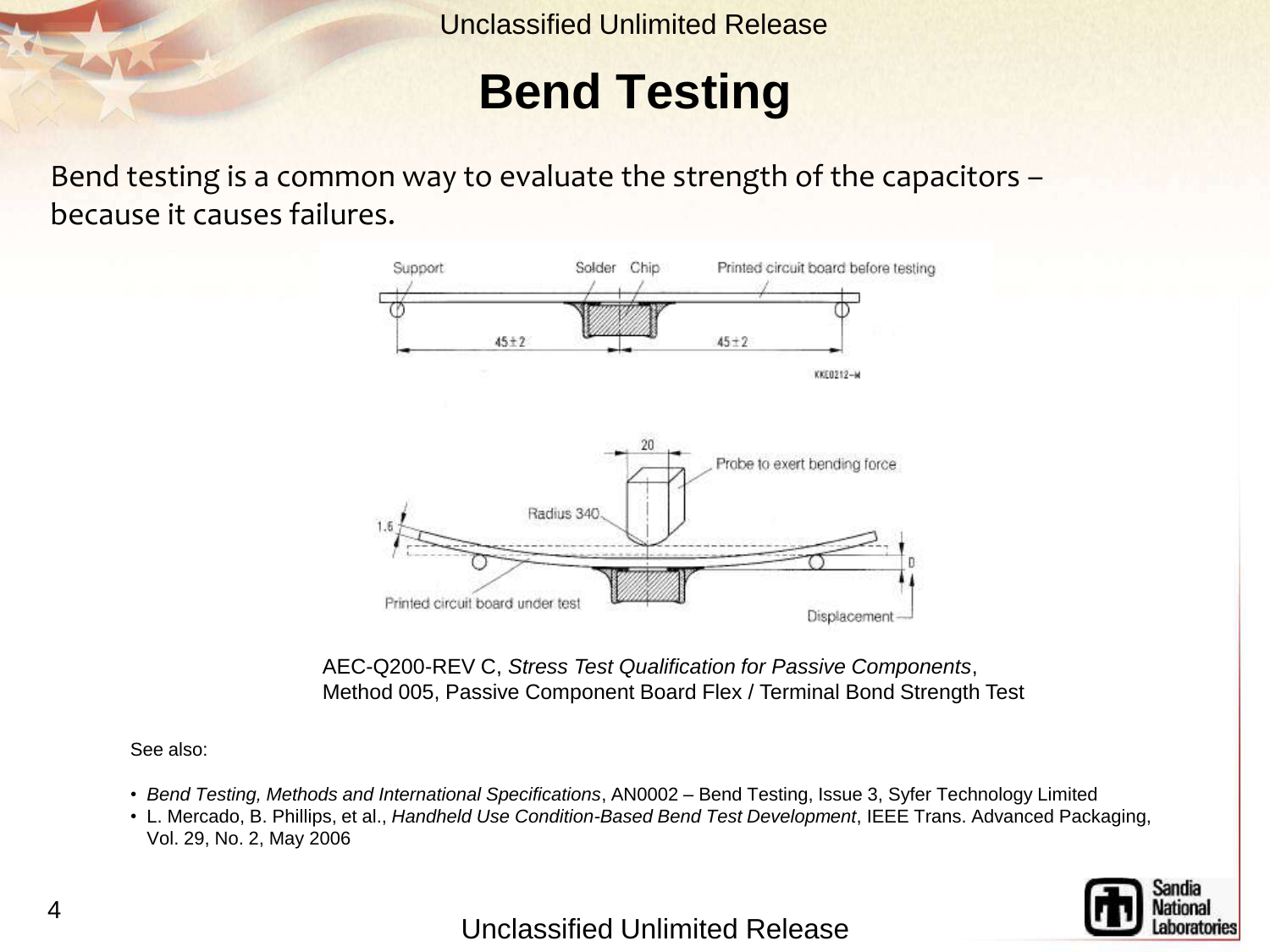## **3DDR: Small Ceramic Capacitor Failures**

- **3DDR is an instrumentation data recorder**
- **Seven units were tested to failure in order to understand dominant failure modes**
	- **Root cause of failure was determined for all**
- **The failure mode for 4 out of the 7 was a small ceramic capacitor failure**



Each 3DDR unit failed after a number of mechanical tests.

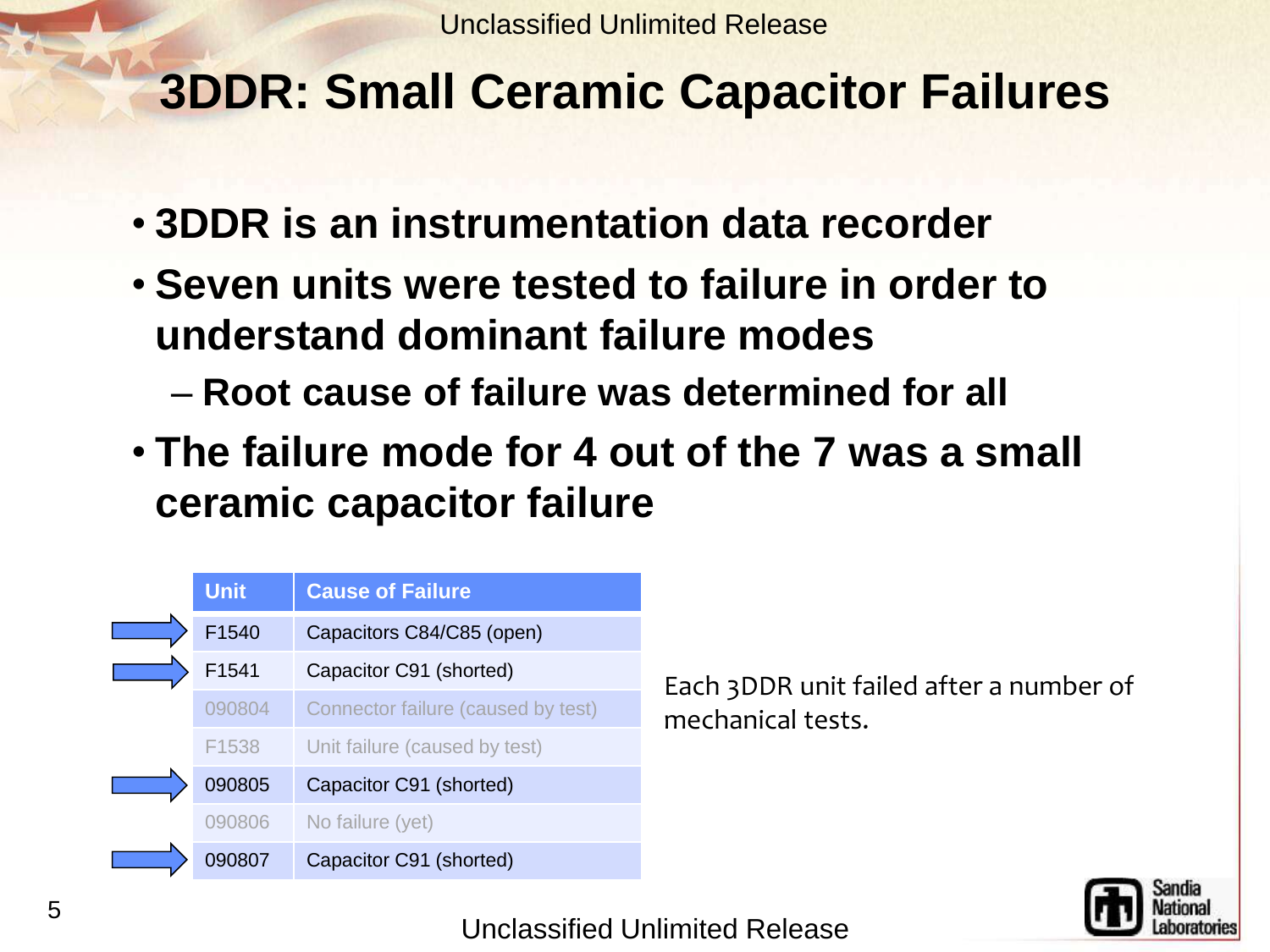## **Locations of Failed Capacitors**



The dominant failure mode was capacitor failure in a very specific region of the back side of one rigid section of PCB.

0.42"

Capacitor C91 failed shorted 3 times while capacitors C84 (or C85) failed open once.



Locations of failed capacitors

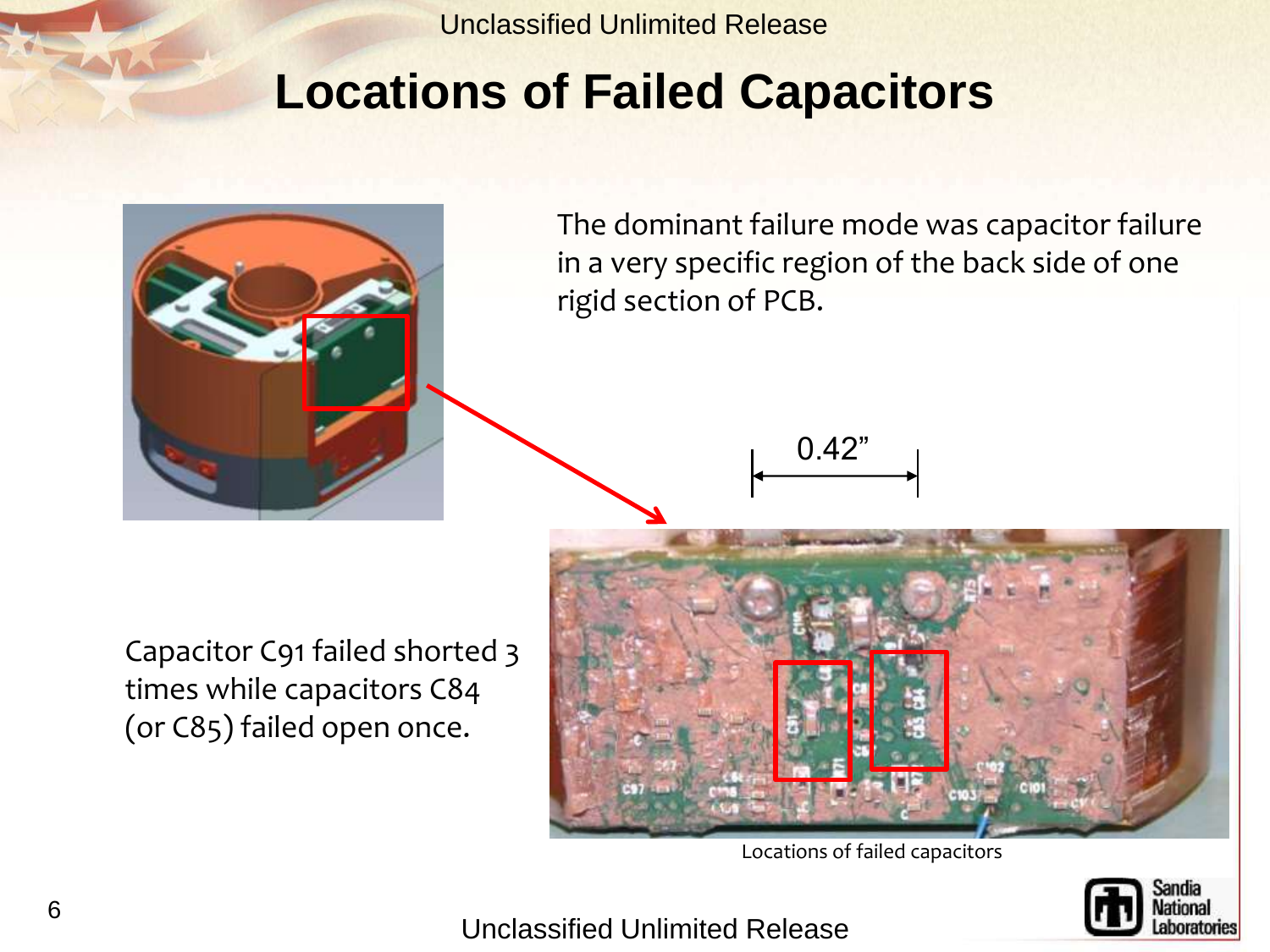## **Example of Capacitor Failure**

Damage to the capacitor is at the corners where the capacitor is soldered to the PCB





Side View **Bottom View** Top View

The capacitor is a COTS, 0603-package, X7R dielectric component

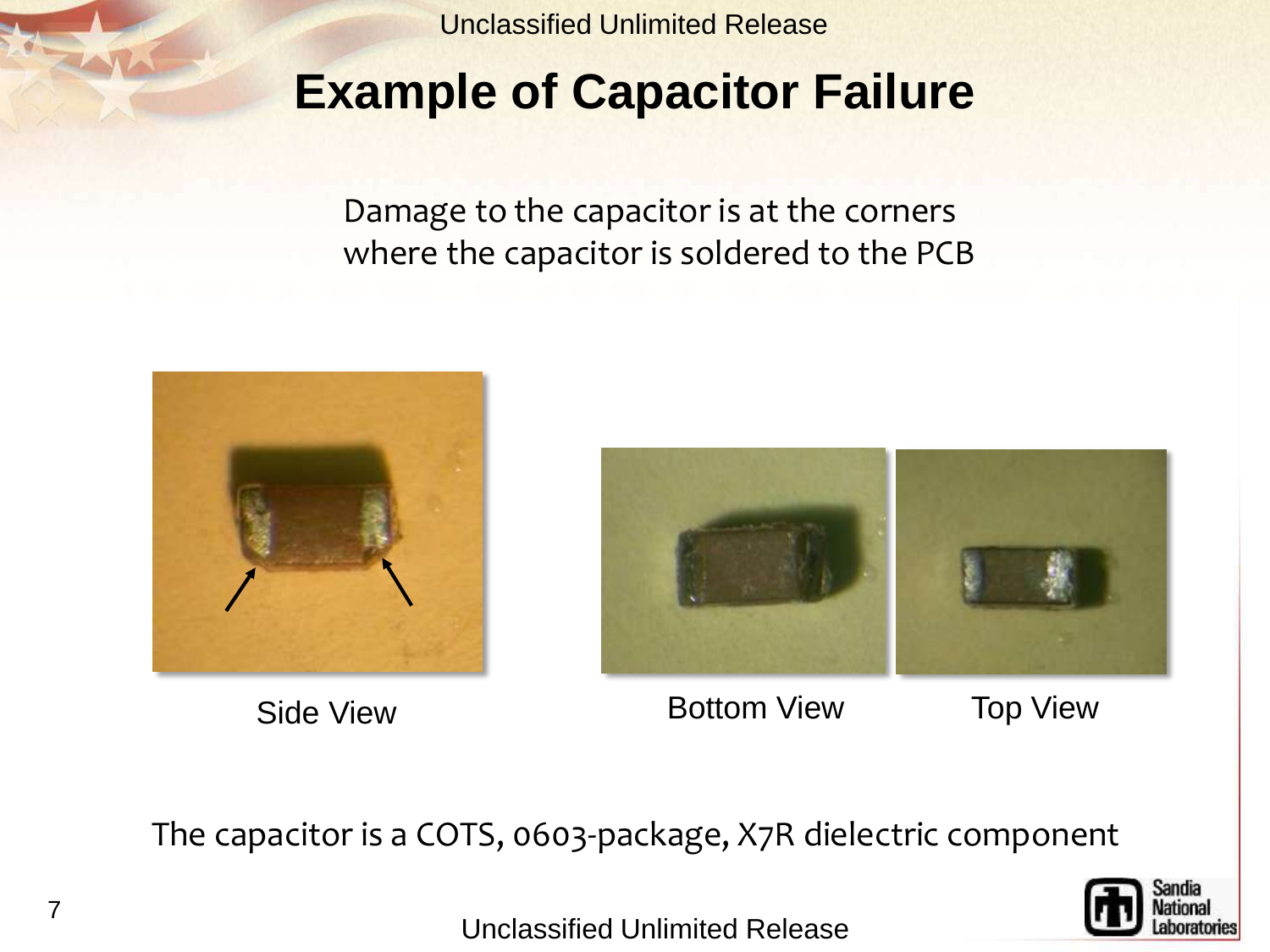# **Simplified Finite Element Model**

A finite element model was developed to test the hypothesis that PCB deformation was causing the capacitors to break.

A simplified model with no PCB was developed to look at stresses in the potting material

- Full 3D Hex Element model
- 7 Material Blocks
- Nodes  $= 480K$
- $Elements = 400K$
- Element Length < 0.020-inch

| <b>Component</b>                      | <b>Block</b><br>ID | <b>Material Model</b>       |
|---------------------------------------|--------------------|-----------------------------|
| <b>Upper Housing</b>                  |                    | 4340 Steel Elastic-Plastic  |
| <b>Lower Housing</b>                  | $\mathbf{2}$       | 4340 Steel Elastic-Plastic  |
| <b>Housing Lid</b>                    | 3                  | 4340 Steel Elastic-Plastic  |
| <b>Potting</b>                        | 4                  | Hysol Elastic (Ref. Adolph) |
| <b>Battery Pack</b>                   | 5                  | <b>Aluminum Elastic</b>     |
| <b>Fixture</b>                        | 6                  | <b>Aluminum Elastic</b>     |
| <b>Pressure-Bar/Retaining</b><br>ring |                    | <b>Aluminum Elastic</b>     |

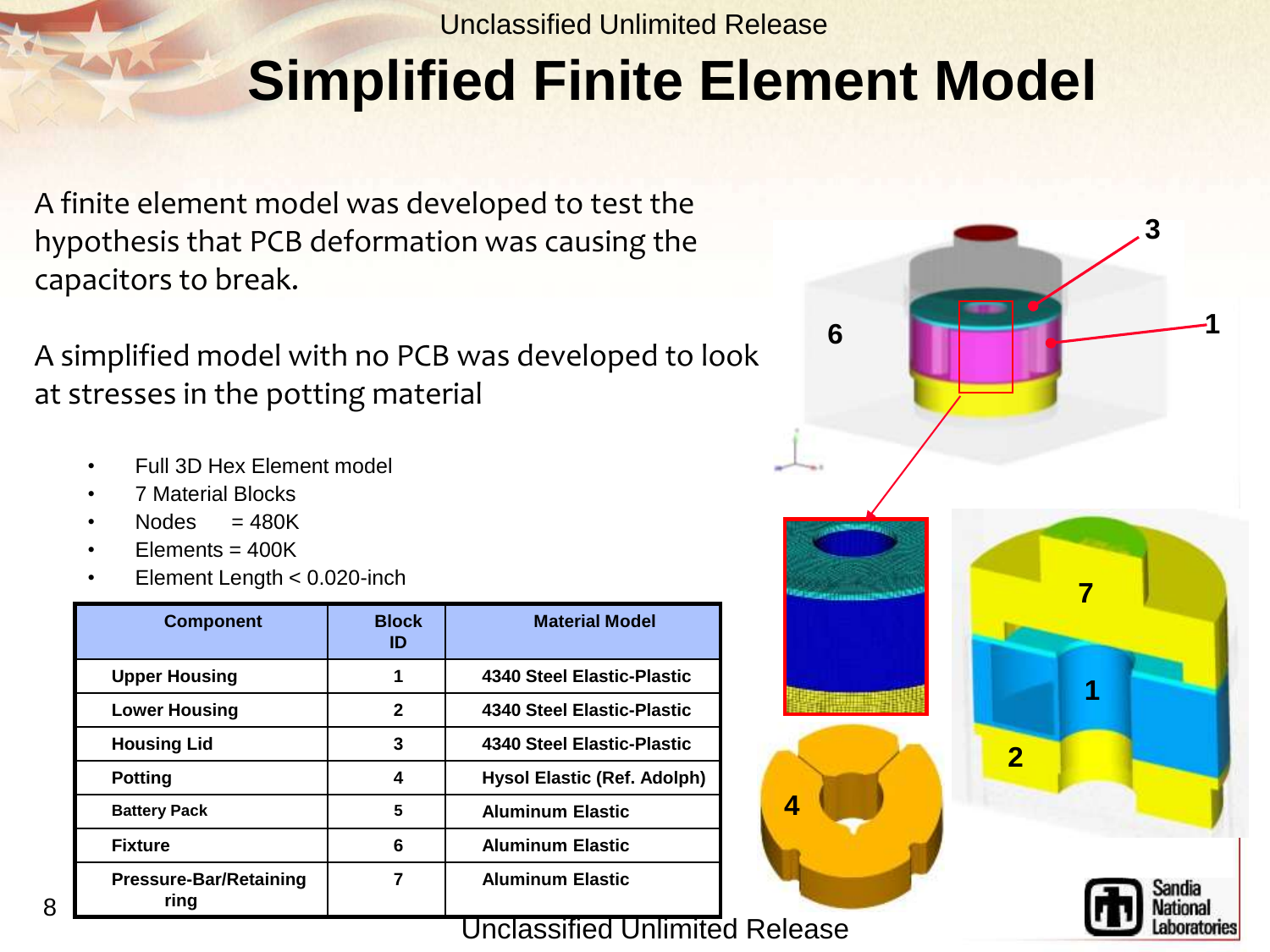## **Static Loading Results**

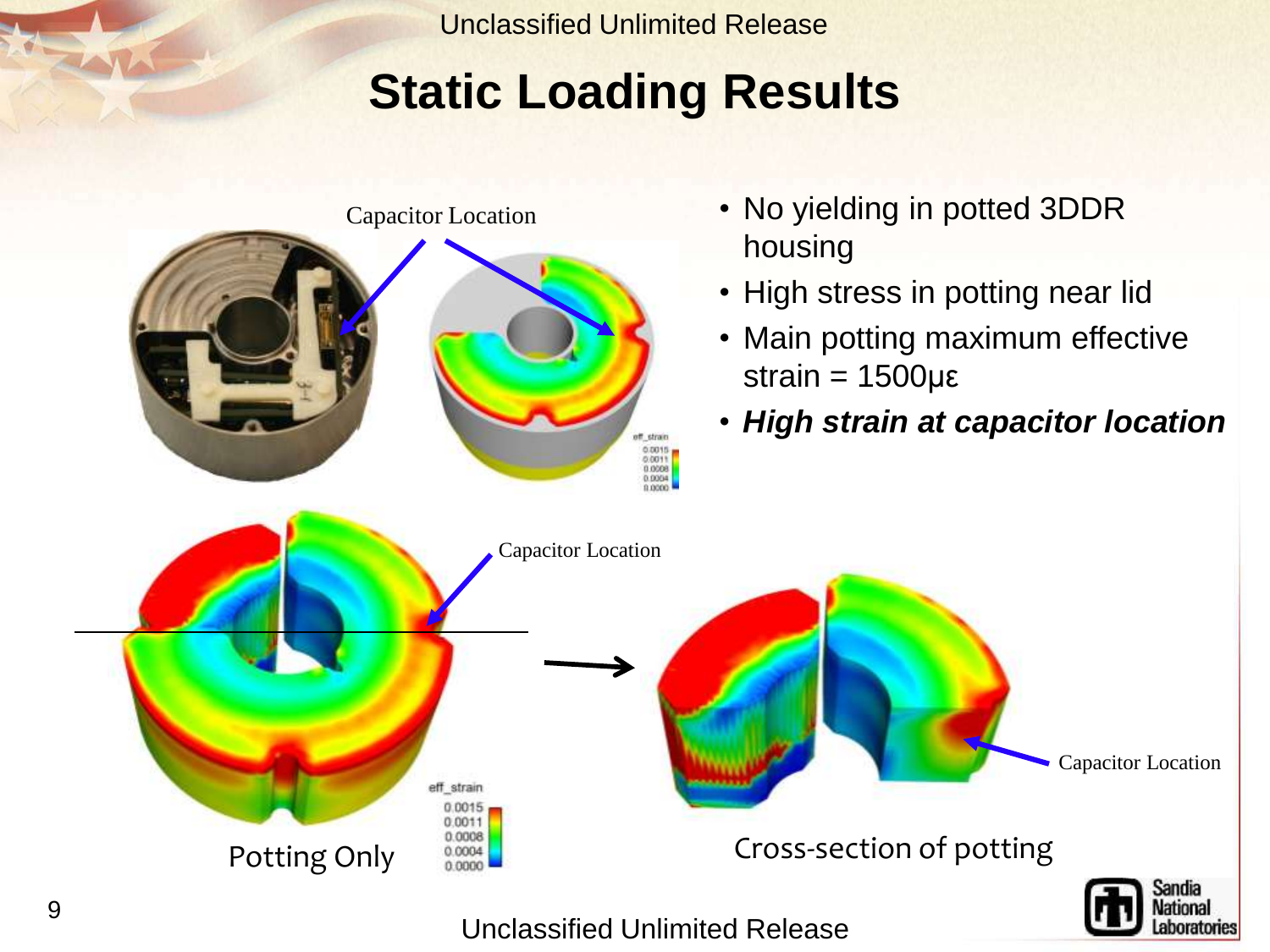# **Dynamic Loading Results**

- Acceleration loading applied at bottom of fixture
- No yielding in potted 3DDR housing
- High stress in potting propagate from bottom up
- Main Potting Maximum effective strain = 400με
- *Noticeable strain at capacitor location*



Capacitor approximate location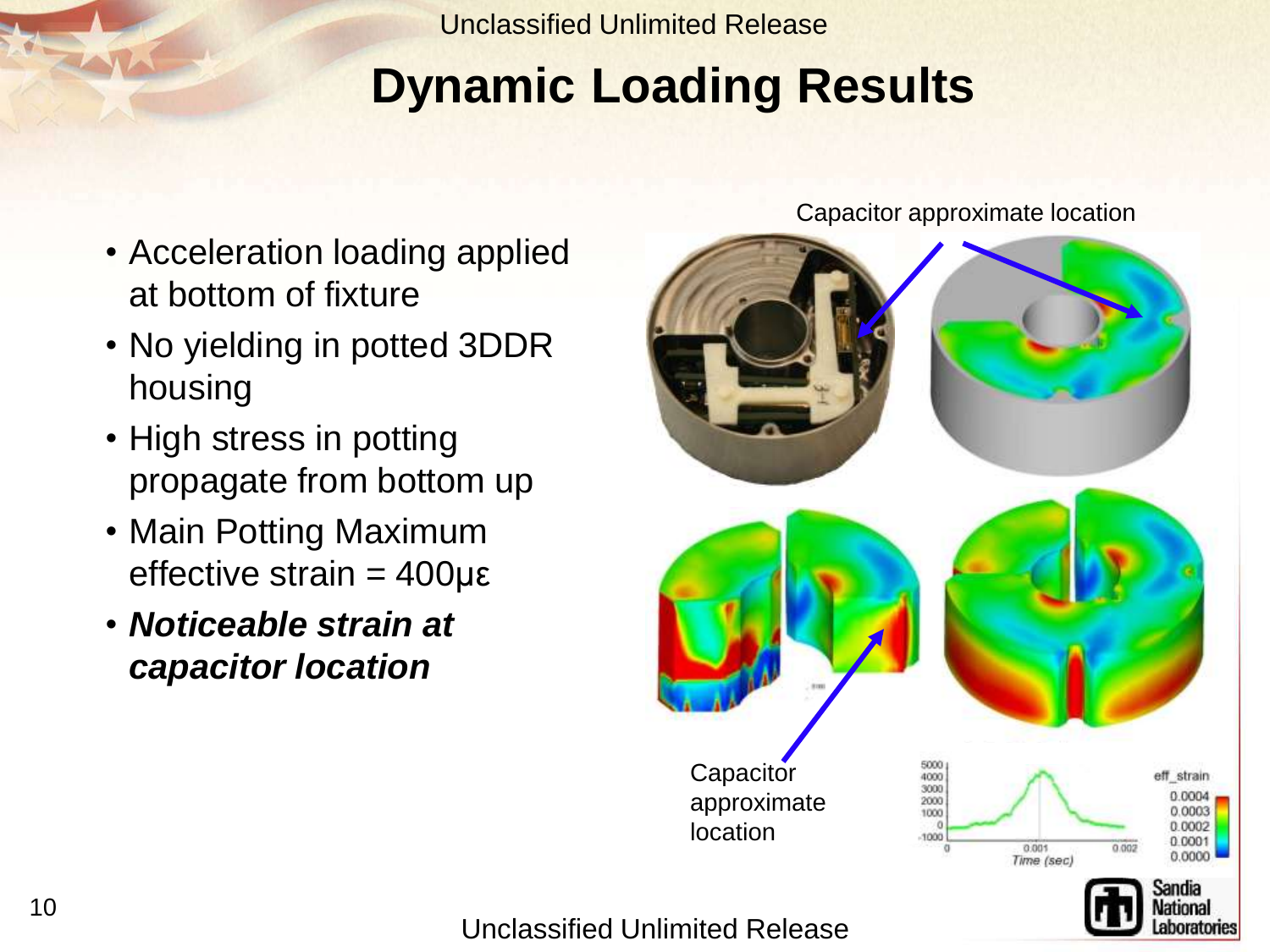# **Higher Fidelity Model**

A higher fidelity model was developed that included the PCB in order to understand its strain.

- 1.3M elements, 1.4M nodes
- Approximately 750K elements for the potting material
- Linear elastic PCB material model



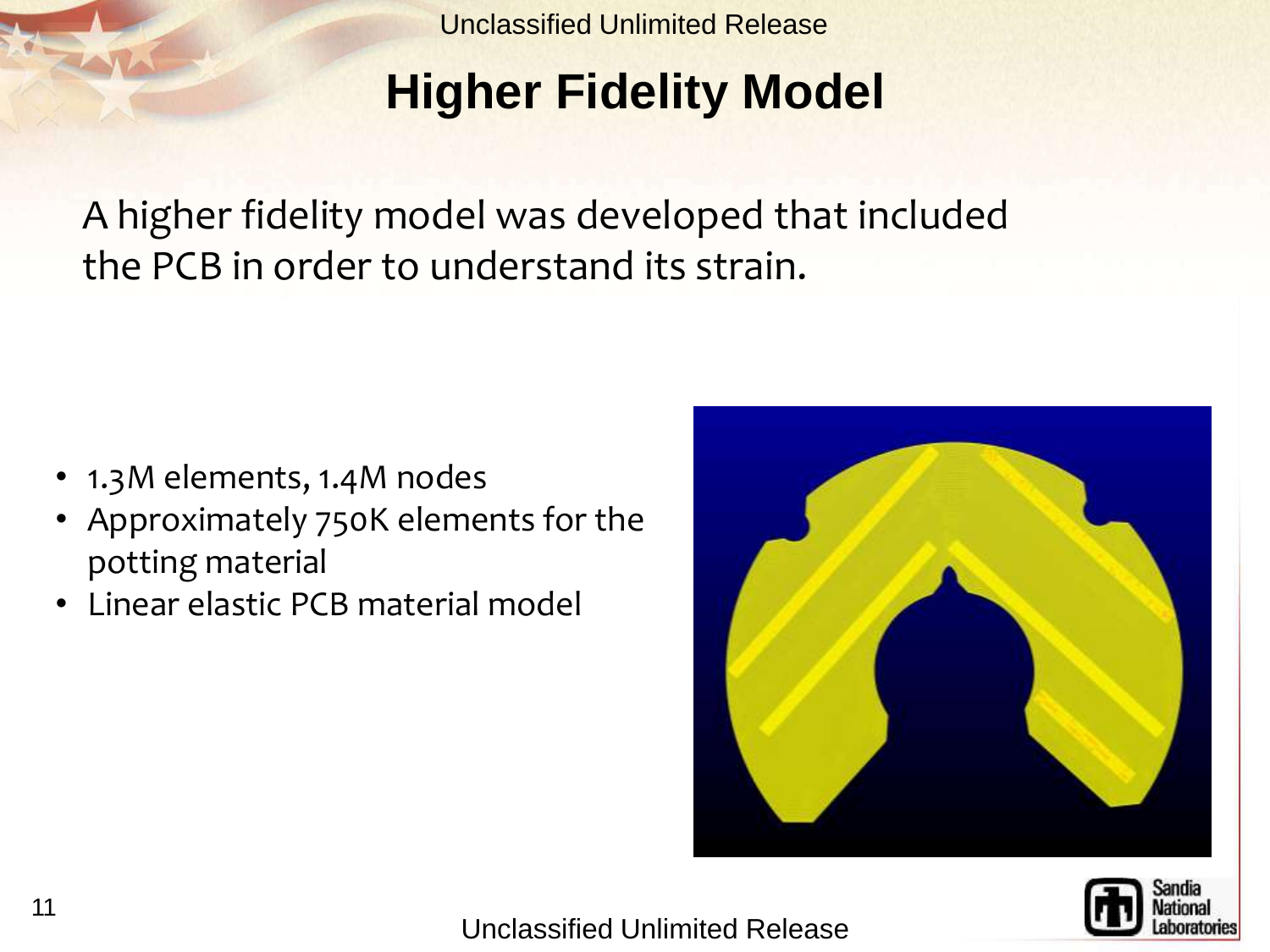## **High Fidelity Model Results**



- Results based on a measured acceleration input
- Model results show that there is a strain of approximately 500με at the surface of the PCB near where the capacitors failed
- Strain is not enough\* to break the capacitor off the PCB in one test modeling matches experiment
- \* Using Keimasi (2008) as the reference for necessary strain to induce flex cracking in small ceramic capacitors

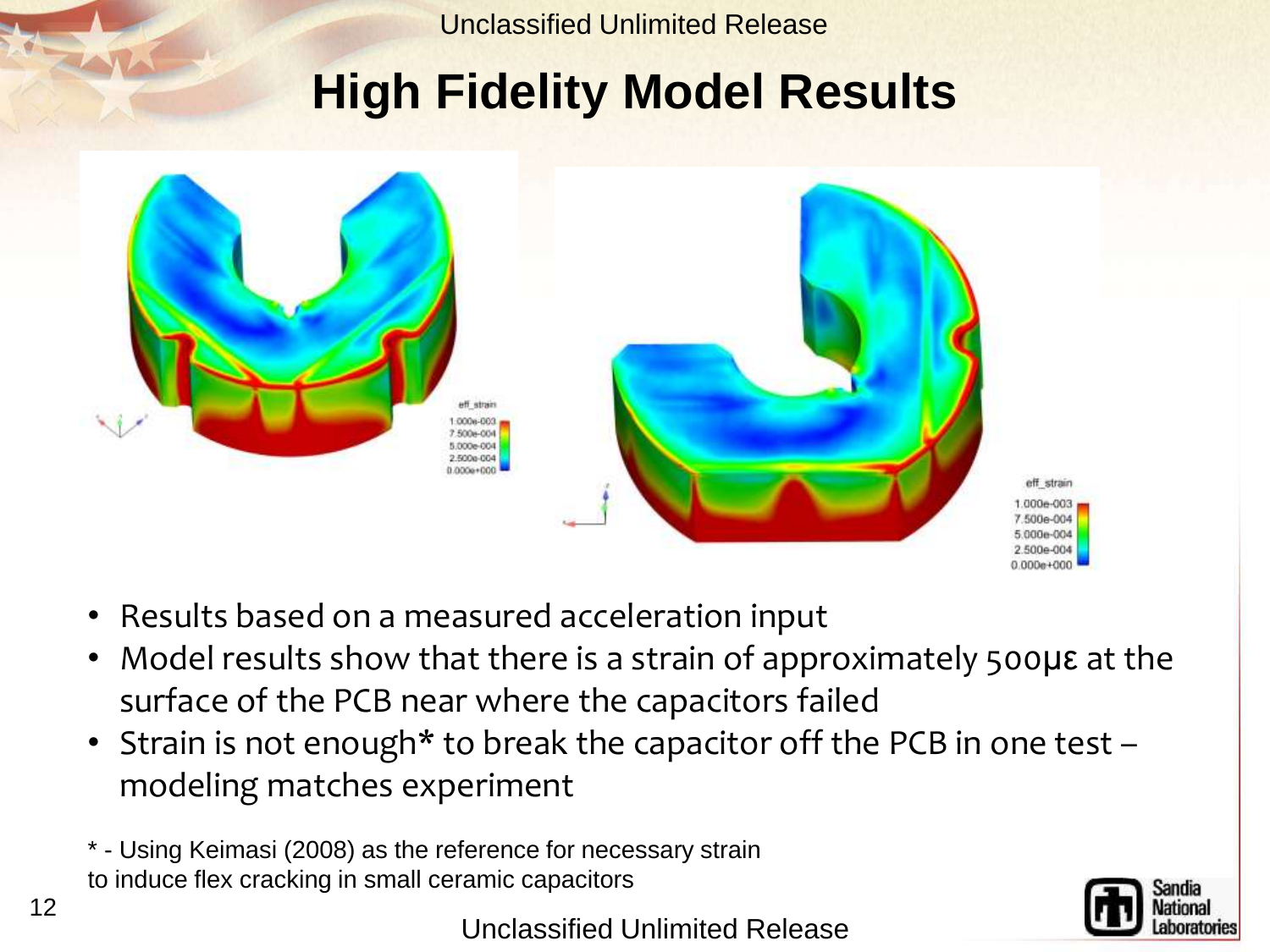## **Breaking Capacitors – On Purpose**

• **We took ceramic capacitors with three dielectrics and subjected them to mechanical, electrical and combined tests**



*Electrical Tests*

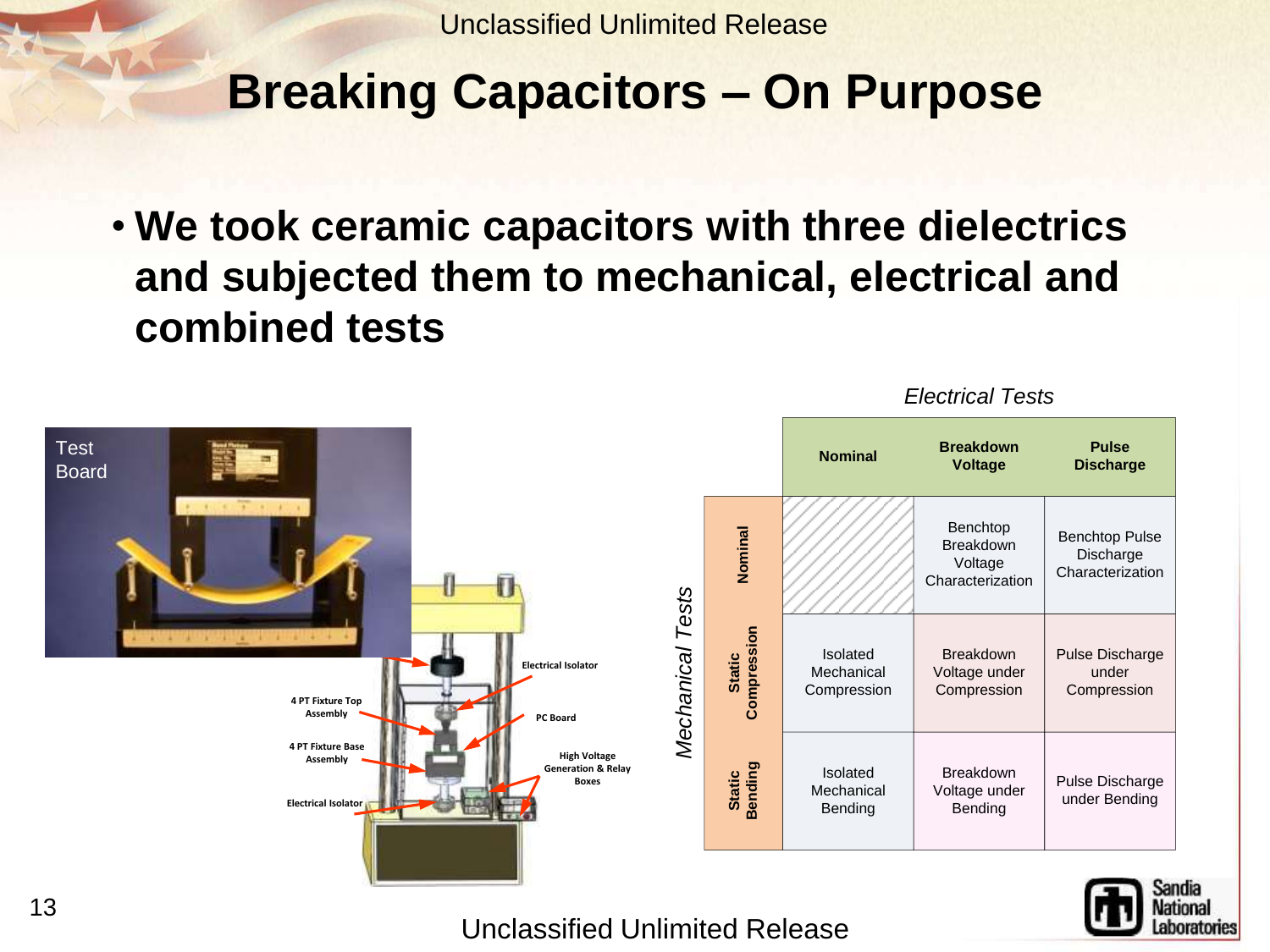## **Three Results**

- **1. Capacitance recovery after mechanical compression**
- **2. Effect of reflow soldering on mechanical failure**
- **3. Capacitance change caused by mechanical compression**

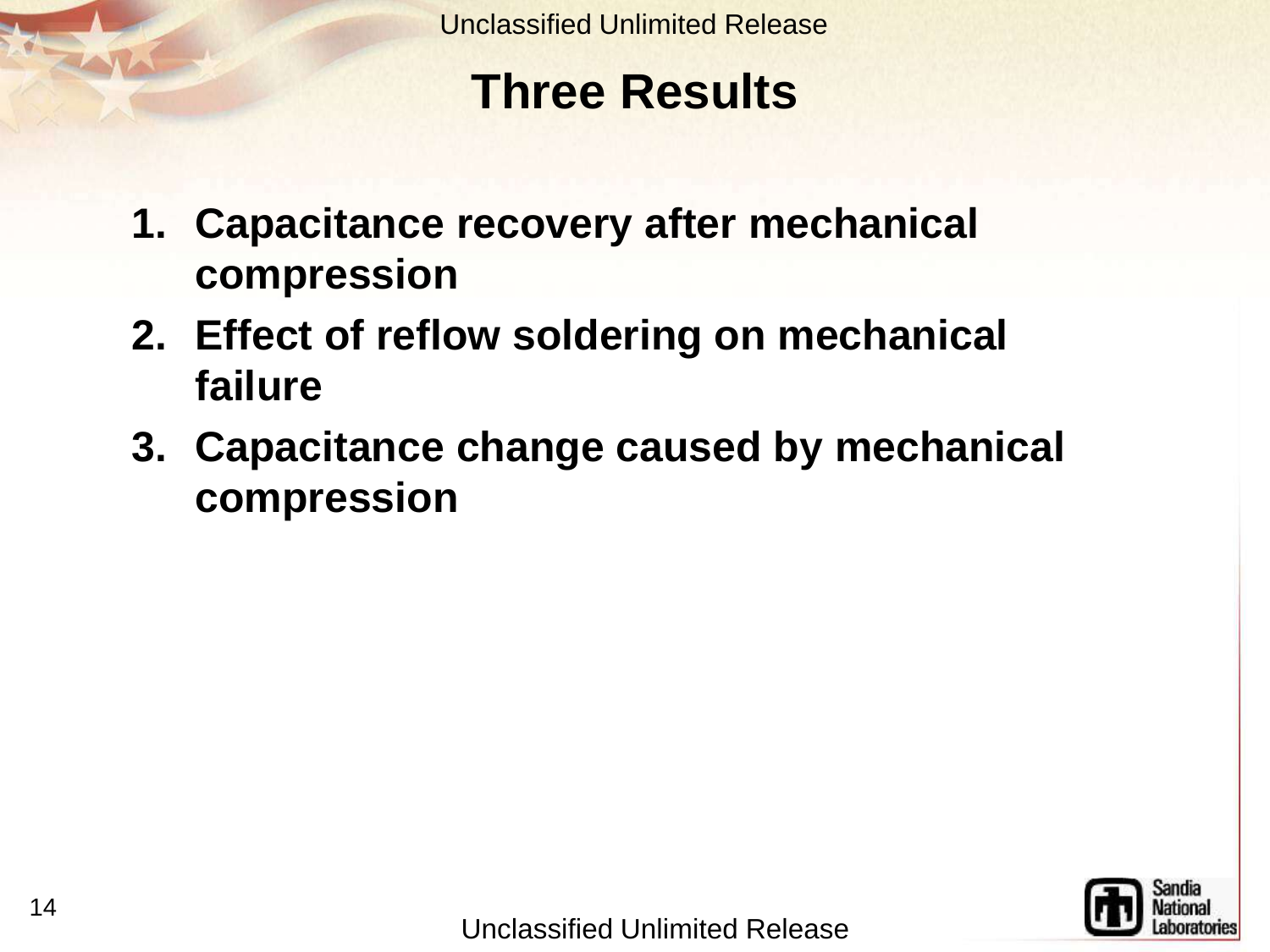### **Capacitance Recovery**

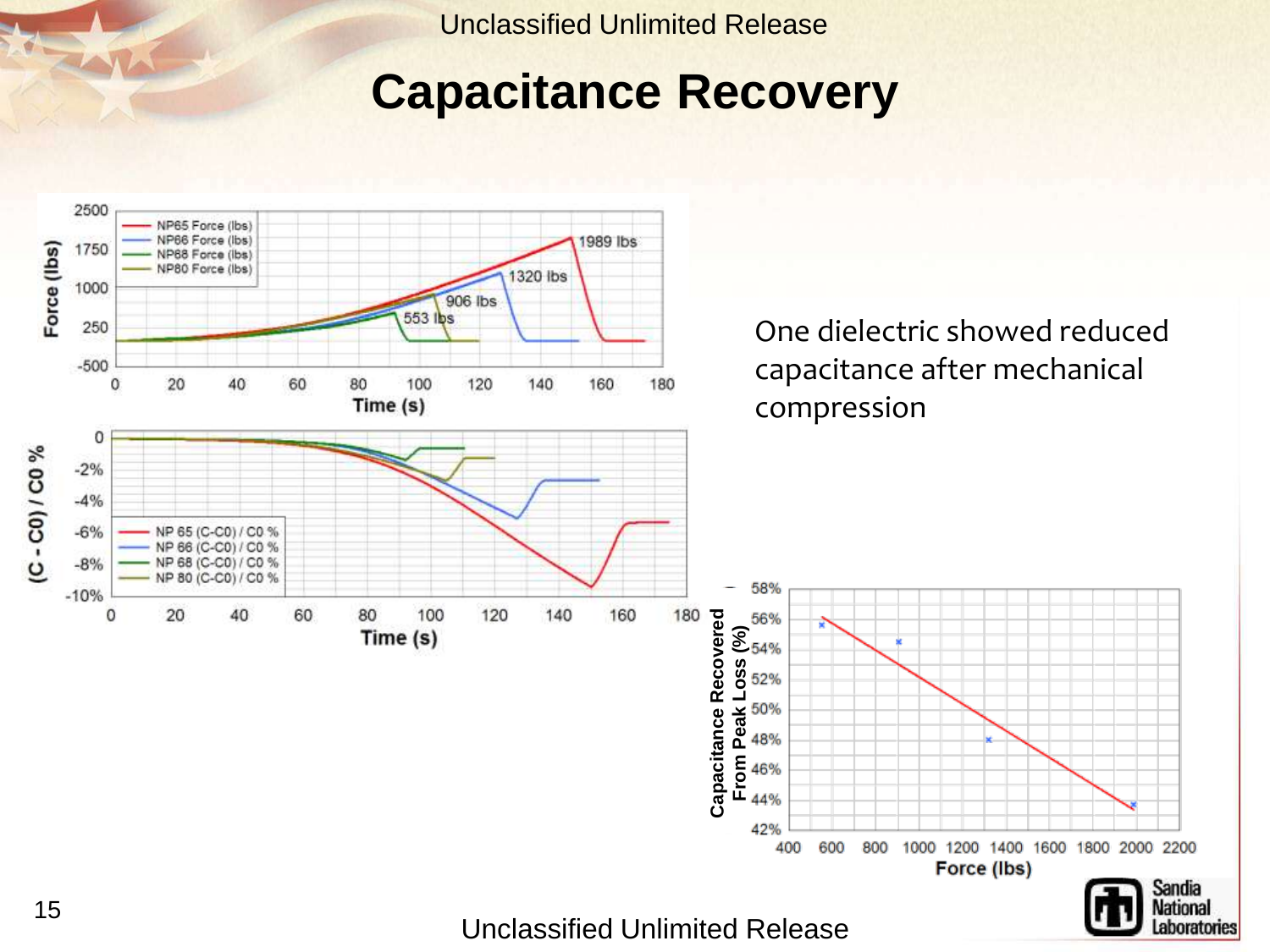#### Unclassified Unlimited Release **Effect of Reflow Soldering on Mechanical Strength**

- We found that reflow soldering these capacitors causes them to fail at lower mechanical stresses than using a non-solder attachment technique
- Manufacturer soldering guidelines were followed

| Average compressive displacement at failure (mils) |  |  |
|----------------------------------------------------|--|--|
|                                                    |  |  |

| <b>Type</b> | <b>Solder</b> | <b>Conductive Epoxy</b> |
|-------------|---------------|-------------------------|
|             | 5.60          | 8.77                    |
| B           | 6.71          | 16.0                    |
| C.          | 9.65          | 18.5                    |

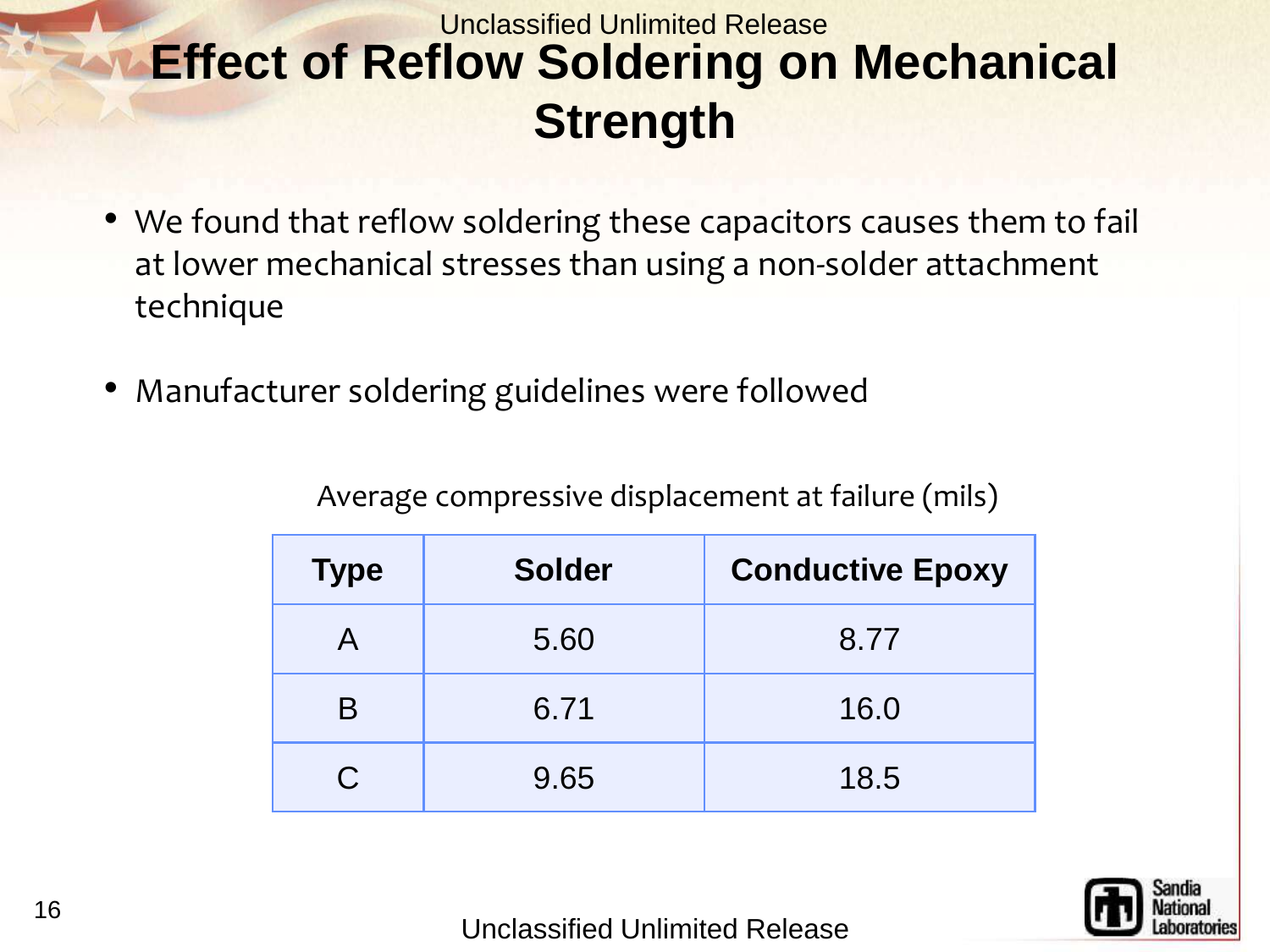#### Unclassified Unlimited Release **Capacitance Change During Mechanical Compression**



Dielectric B

- Dielectric B showed a diminished capacitance when compressed
- Dielectric C showed a diminished increase in capacitance when compressed



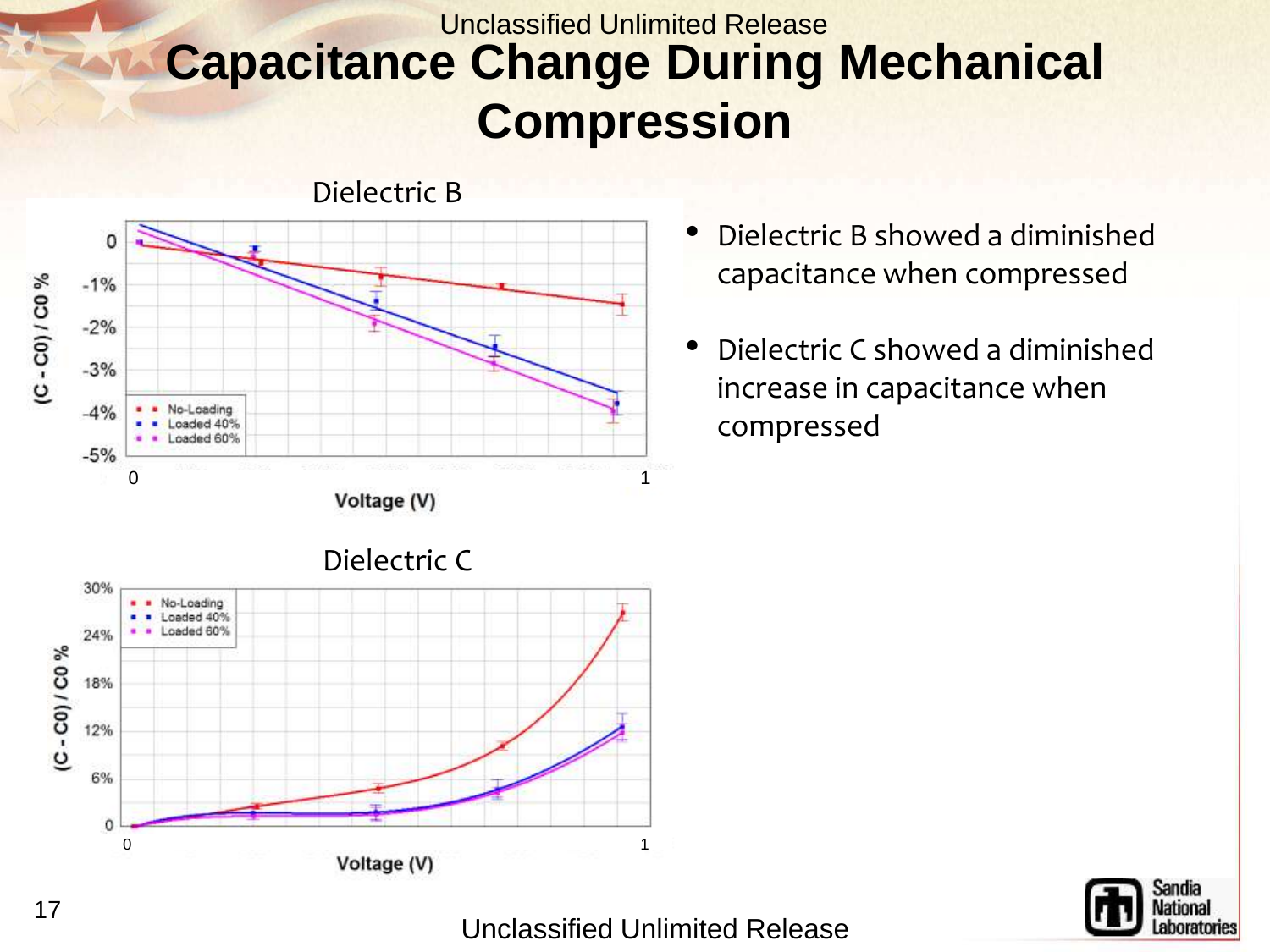## **Summary**

- **PCB flexure is one sure way to damage even tiny capacitors**
	- **But modeling and simulation, combined with existing experimental data, can help predict this**
	- **Even relatively low fidelity modeling can help qualitatively**
- **Ceramic capacitors can change characteristics during and after mechanical stresses**